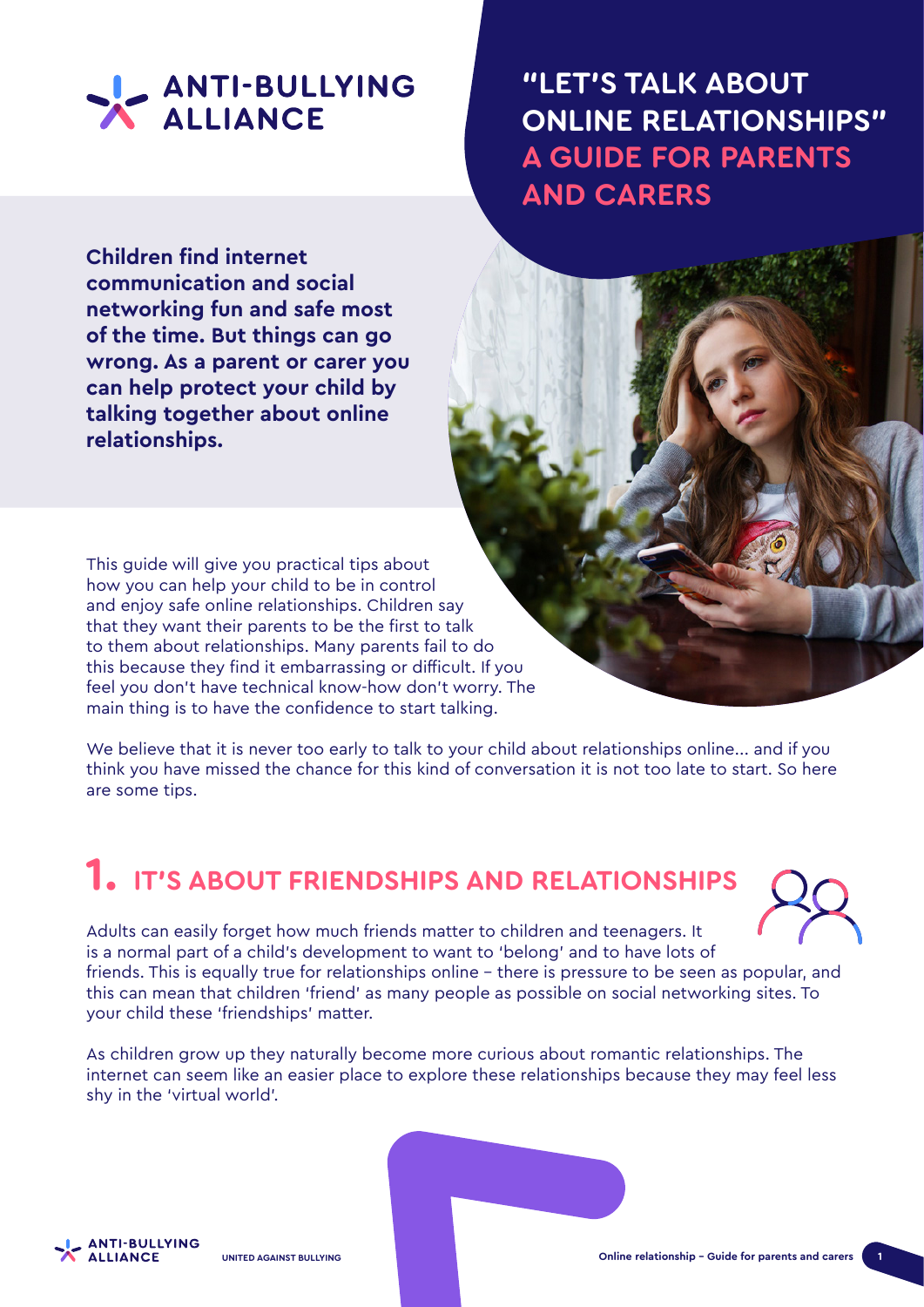### **WHAT YOU CAN DO**

- **•** Talk to your child about what it is to be a friend explain the value of true friendship such as trust, respect and kindness.
- **•** Show them the value of their friendship to others. Help them to recognise when other people may be bullying them online. **•**
	- Don't humiliate or belittle their desire for a romantic or sexual relationship but do discuss some of the risks of online relationships – such as people putting up fake profiles or sharing your private thoughts and feelings with other people.
- **•** Don't be afraid of technology....let your child be in control by showing you the sorts of sites they like to visit to make friends, or to link up with friends and peers. Ask them to show you how you set the privacy settings or how you would block someone that is upsetting you. If they don't know, then make time to learn together.

### **2. REMEMBER IT'S NOT EASY WORKING OUT WHO YOU ARE AND WHO YOU WANT TO BE.**

A huge part of growing up is working out who it is we are and who we want to be in the future. Children and teenagers are also under a lot of pressure from their friends and peers to look and behave a certain way. This is also true online – for example you may wonder why your child shares certain photos online, and why they appear to promote an image that doesn't seem to reflect who you think they are.

#### **WHAT YOU CAN DO**

- **•** Don't be afraid to talk to your child about photos and images online that could be seen as 'sexy' or provocative . Ask them why they think people upload certain photos and what messages they think these photos give out.
- **•** Listen rather than judge. Try asking your child what he/she thinks
- **•** Talk positively about your child's emerging personality and the positive ways in which they are expressing it, for example in clothing, activities or behaviour – both offline and online. You might start your comment "I like it when you....."

**"Whats wrong with sexting anyway? Its flattering when a boy asks you to send them a picture".** 

Young person aged 14 \*



\* The comments from young people published in this guide are from research by Andy Phippen: 'Sexting; an Exploration of Practices, Attitudes and Influences' published in 2012 by NSPCC and the UK Safer Internet Centre.

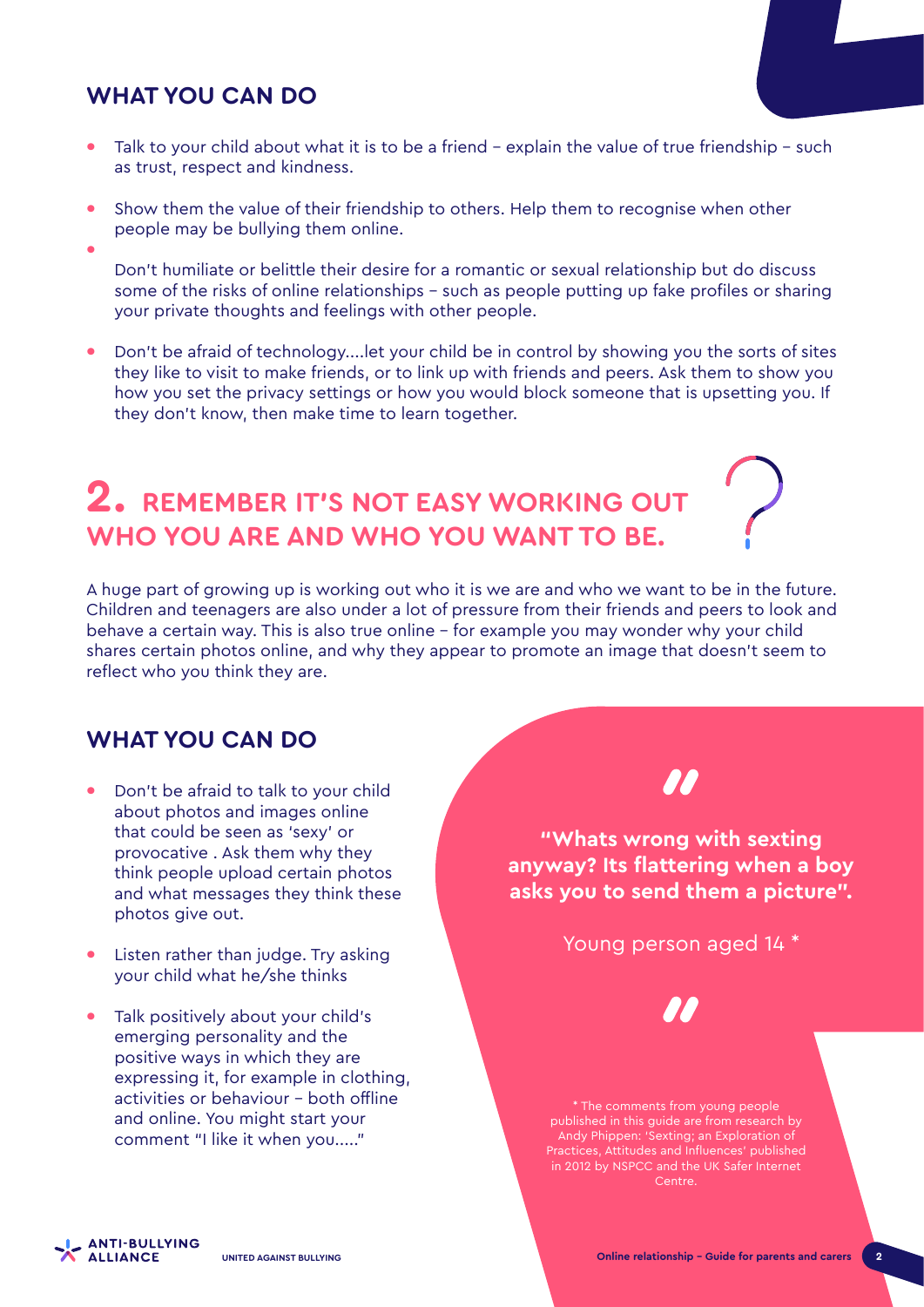## **3. SOMETIMES YOUR CHILD MAY SHOCK YOU**

It can be a big shock to discover that your child has been involved in a bullying incident online – and maybe not as a victim, but as one of the people using bullying behaviour. The language children use with friends and peers can be shocking too... be it violent, offensive or sexual. Every parent wants to believe that their child would never share an offensive photos or videos , or consider sending personal images of themselves but research shows that this is happening.

**"I had this boy always asking me to send him pictures, like, every day."**  Young person aged 14

#### **WHAT YOU CAN DO**

- **•** It's natural for a child or teenager to moderate their behaviour and language around their parents, but it is important that you talk to them about what the effect of using violent or offensive language can be – particularly if that language is used online where there is a permanent record.
- **•** Talk to your child about bullying behaviour online and why it's wrong. Explain that this includes passing on hurtful comments, photos or videos that someone else has sent to you. Ask 'would you say that or show that to someone in the same room as you...' and 'if not why not'.
- **•** Talk to your child about your values as a family, what matters to you, and how you would expect to see these values modelled whether you are there or not.



- **•** Ask your child if they know about the risks of sharing images or videos of a sexual nature. Are they aware that sometimes a request to send a nude image may have been sent to lots of people at once, and that the pictures will stay online permanently and can be shared with many other people too?
	- **•** Encourage your child to report upsetting or offensive content to an adult they trust or to the Child Exploitation and Online Protection Centre (CEOP).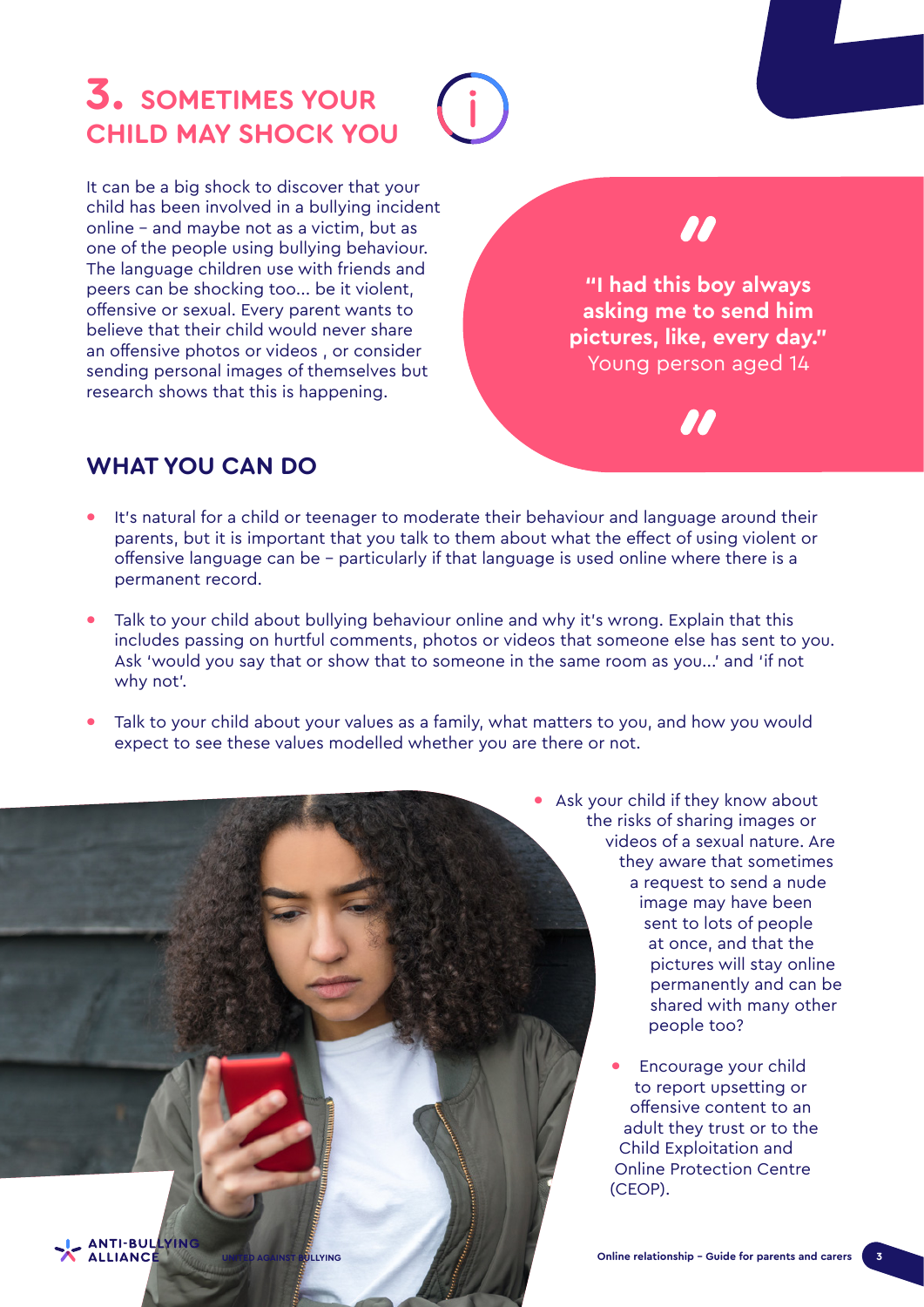# **4. WHAT YOU THINK MATTERS**

You may sometimes feel that your child doesn't listen to you or value what you think. Research shows that while children don't necessarily want their parents hanging over their shoulder whenever they are online, they do want their parents to talk to them about their online behaviour and to set appropriate boundaries.

#### **WHAT YOU CAN DO**

- **•** Do step in when you think your child is engaging in risky behaviour online. If you have an open relationship with your child where you have discussed how you would expect them to behave online, and what the risks can be, it should make your actions easier to understand.
- **•** Talk to your children regularly about your views and values on friendships and relationships.
- **•** If it all feels too personal, try talking about people in situations in books, films, and favourite television programmes such as soaps.

# **5. ALWAYS KEEP AN OPEN DOOR**



Sadly there are cases where situations have spiralled out of control online and children have not felt able to talk to their parents. For example, a child may be involved in a cyberbullying incident that is deeply upsetting, or they may be being stalked or harassed by someone who they have shared personal information or images with. What may have initially seemed like an exciting new romance or friendship could have turned into something frightening and they may not know how to get out of the situation.